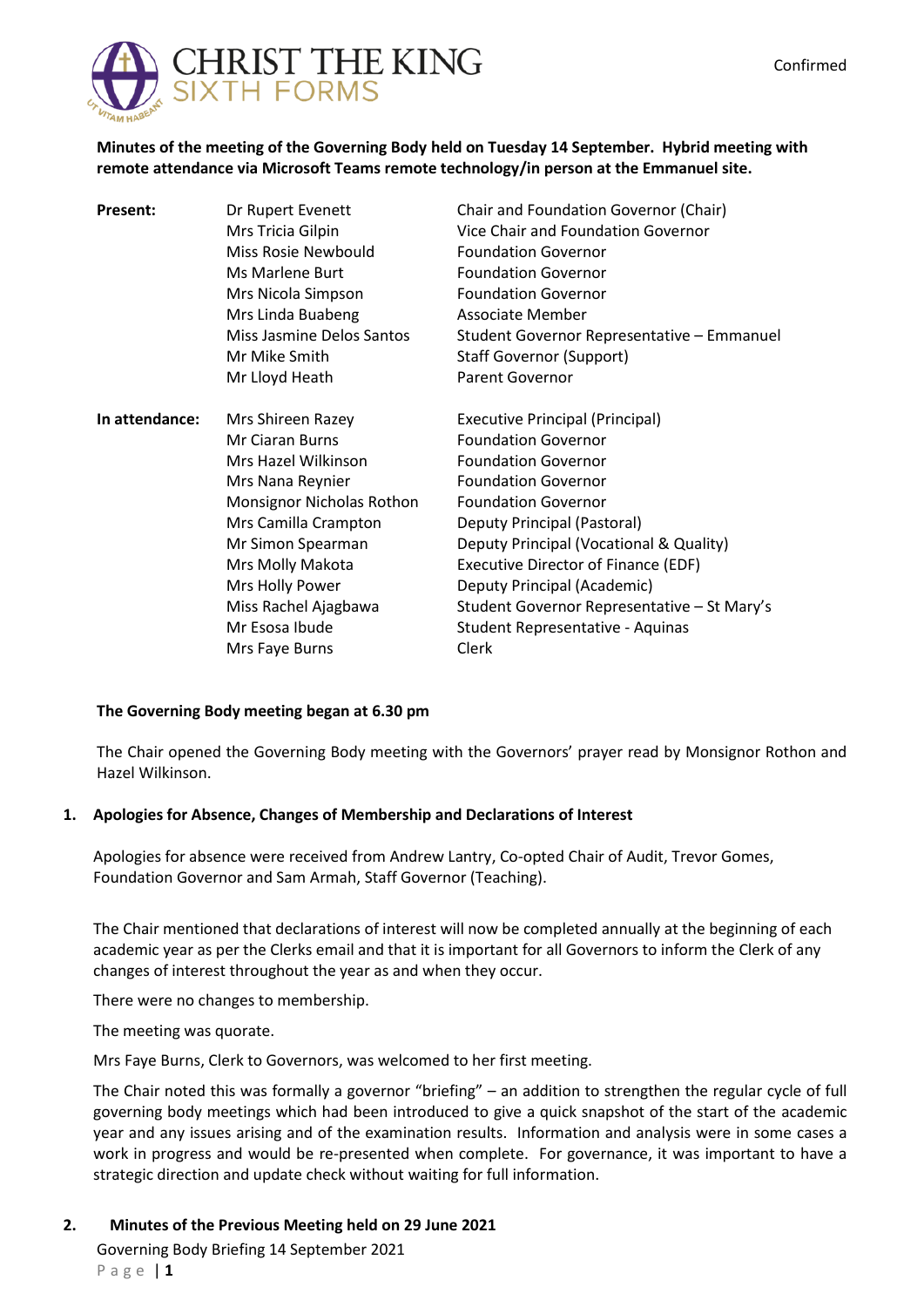The minutes were **agreed** as an accurate record and electronic signature agreed by the Chair.

# **3. Matters arising from the previous meeting on 29 June 2021**

Vice Principals updated the board on the number of portable devices not returned.

Aquinas has two devices not returned

St Mary's has 20 devices not returned

Emmanuel has 20 devices not returned

The Chair noted that the devices were an investment in distance learning during the covid period and a mitigation of the risk of learning loss. The point under discussion is the controls over the return of the devices and not the merits of the initial investment which was core to our educational mission.

The Chair commented that just over 40 laptops at a cost of £300 each is just over £12'000 loss and that the college needs to do better this year. The Vice Principals commented that reminders have been sent out and they are now sending out invoices to the pupils and parents of missing devices.

Mrs Razey commented that is the first time an invoice has been sent for missing devices, but feels that is the right step with this.

Vice Principals to update at the next meeting on progress of returned devices.

# **4. Reopening, COVID-19 Phase 3 Risk Assessment**

Shireen Razey, Executive Principal, commented on the reopening of the sixth forms. CTK has taken a cautious approach, certain precautions have been left in place, sanitizing stations remaining in place for students going in and out of lessons and school grounds.

Vaccine buses were on site at the beginning of term for all students to be vaccinated if they wished or to have a discussion with NHS staff about the vaccine, parents were also welcome. The Pfizer vaccine was the one available to all pupils and staff. It was clear from feedback from students that the age group attending college are not keen on the vaccine.

Emmanuel had 40 students vaccinated, Aquinas had 40 and St Marys had 16.

A discussion took place regarding the role CTK should play in educating young adults about vaccine information. It was agreed that the Sixth Forms role was to provide impartial information.

Dr Rupert Evenett asked if the buses would return. SLT said they were awaiting confirmation from Lewisham NHS.

The Student governors were asked to share their views, they confirmed that not many students have had the vaccine and that many do not have their own opinions, they 'piggy back' off of their peers. It was noted that the start of term may not have been the best time to have had the buses onsite. It was confirmed that parents were kept fully involved in relation to the vaccine buses being on site.

It was confirmed that students were required to take two lateral flow tests at the start of term, the tests were to be done on site, this was a request by Government. Mrs Holly Power commented that there was some confusion with students around this as they had been doing them at home and didn't understand or particularly want to be doing them at school as well.

CTK are keeping windows open in classrooms and corridors where available for ventilation. Rupert Evenett enquired about Co2 testing and devices expected from Government, Shireen Razey said the Sixth Form had as yet not received any further guidance. Chaplaincy and communal areas are open but numbers are restricted in certain areas. Schools are complying with Government policy, it was noted that we are very mindful and doing all we can to keep cases down.

Mrs Shireen Razey, Principal, confirmed that there have been a small number of positive student cases at the start of term. However, reporting has changed, only out breaks are now reported of 5 or more students / staff.

Contingency is in place, Microsoft Teams groups were set up yesterday for students and classes.

Dr Rupert Everett asked how morale in the schools was – students and staff – culture is a principal driver

Governing Body Briefing 14 September 2021 P a g e | **2**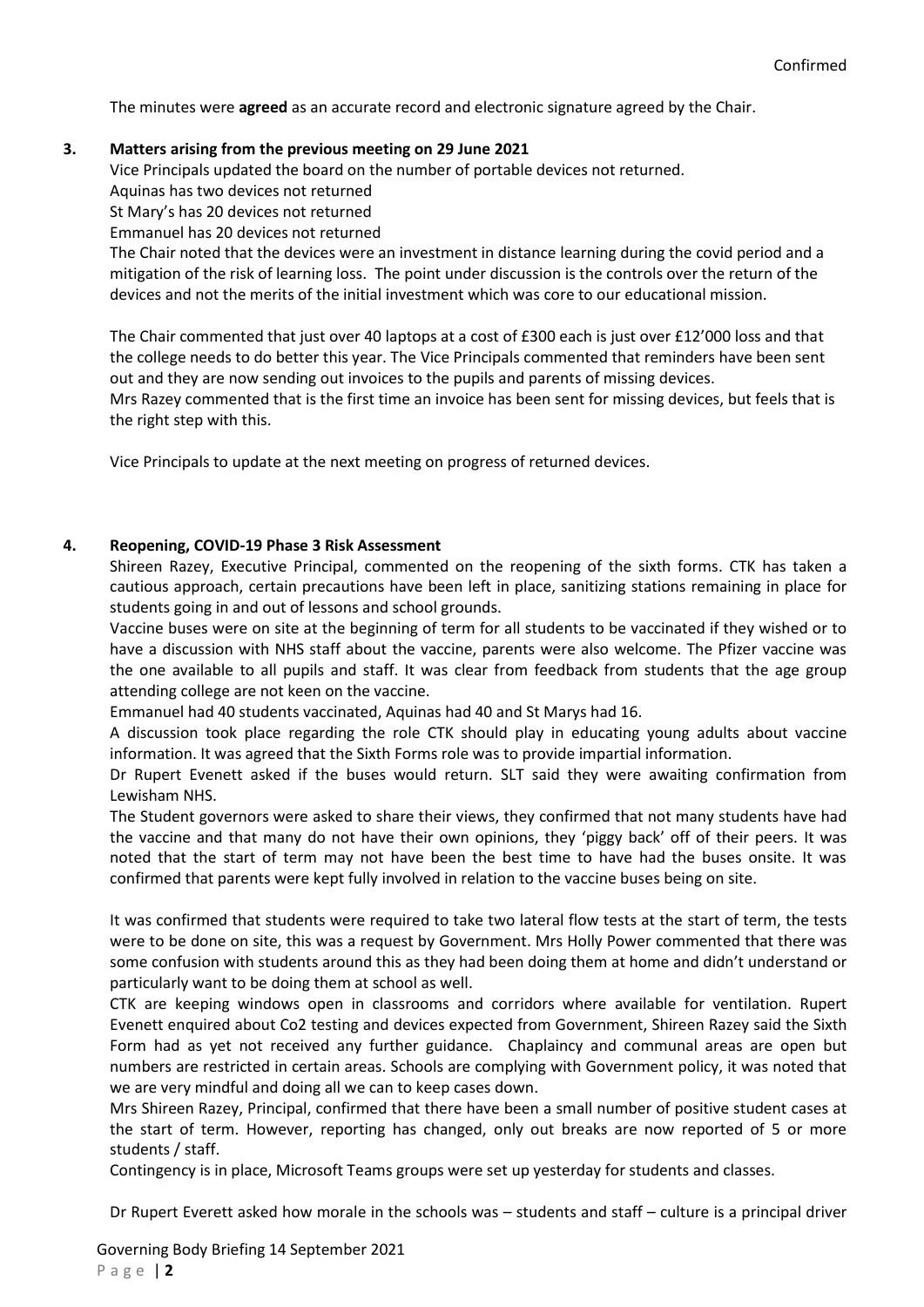of change and achievement and morale is the short term face of culture. Mrs Camilla Crampton, Vice Principal responded, that it seems very positive, the new cohort has come together and settled well. There are a few students changing courses but is normal at this time of year. Many students are delighted to be coming and to see each other again. A student governor commented that it was great seeing their friends and that it felt better this year as there were no bubbles or restrictions so they could mix with their whole year.

Deputy Principals confirmed that the lifting of bubbles has been a huge factor in morale, not having to constantly remind students about wearing masks and keeping apart, this year is more about learning again.

Mrs Shireen Razey, Executive Principal commented almost all staff have returned – there are currently only 2 off sick and that CTK is doing all it can to continue to help staff / students that are struggling with current situations.

A Student Governor commented that there is some anxiety for students around exams and that an update should be given to students as soon as possible. It was confirmed that once DfE guidance was given it would be fed back to the students immediately.

It was **RESOLVED** to receive the Report

#### **6. Enrolment**

Mrs Shireen Razey, Executive Principal, updated Governors with a snapshot of current enrolment. It was noted that this was only written 3-4 days into the new academic year. To summarise, St Mary's has recruited strongly, Aquinas numbers have increased but the focus for 2021/22 remains with the Emmanuel site and the launch of T Levels.

At Aquinas Science and Maths numbers have increased. Further Maths and Computer Science have both recruited strongly.

It was agreed that we would keep monitoring the progress of each sixth form to review if any courses need to be added or taken away/changed. It's still very early days in the Governments strategy and we need better clarification on courses from the Government before we make any more significant changes.

It was **RESOLVED** to receive the Report

#### **7. Examination Outcomes**

Mrs Holly Power spoke about pass rates and outcomes – the overall consensus was that the TAG results were a success and people viewed them as fair, there had been very few appeals.

#### **8. Destination Summary Report**

Mrs Camilla Crampton updated the Governors on the destinations of students after CTK. We do not have the full figures yet as still early days, but UCAS destinations seem similar to previous years. One student gained a place at Cambridge from the Emmanuel site and Russell Group university destinations look promising.

Camilla Crampton confirmed that the full destination report will go to Governors later in the academic year.

It was **RESOLVED** to receive the Report

#### **9. Building Project Update & Outcomes of Capital Projects**

Mrs Molly Makota updated the Board on the building project and presented her papers. She drew attention to the busy summer the sixth forms had had in relation to Phase II of the project. There are just

Governing Body Briefing 14 September 2021 P a g e | **3**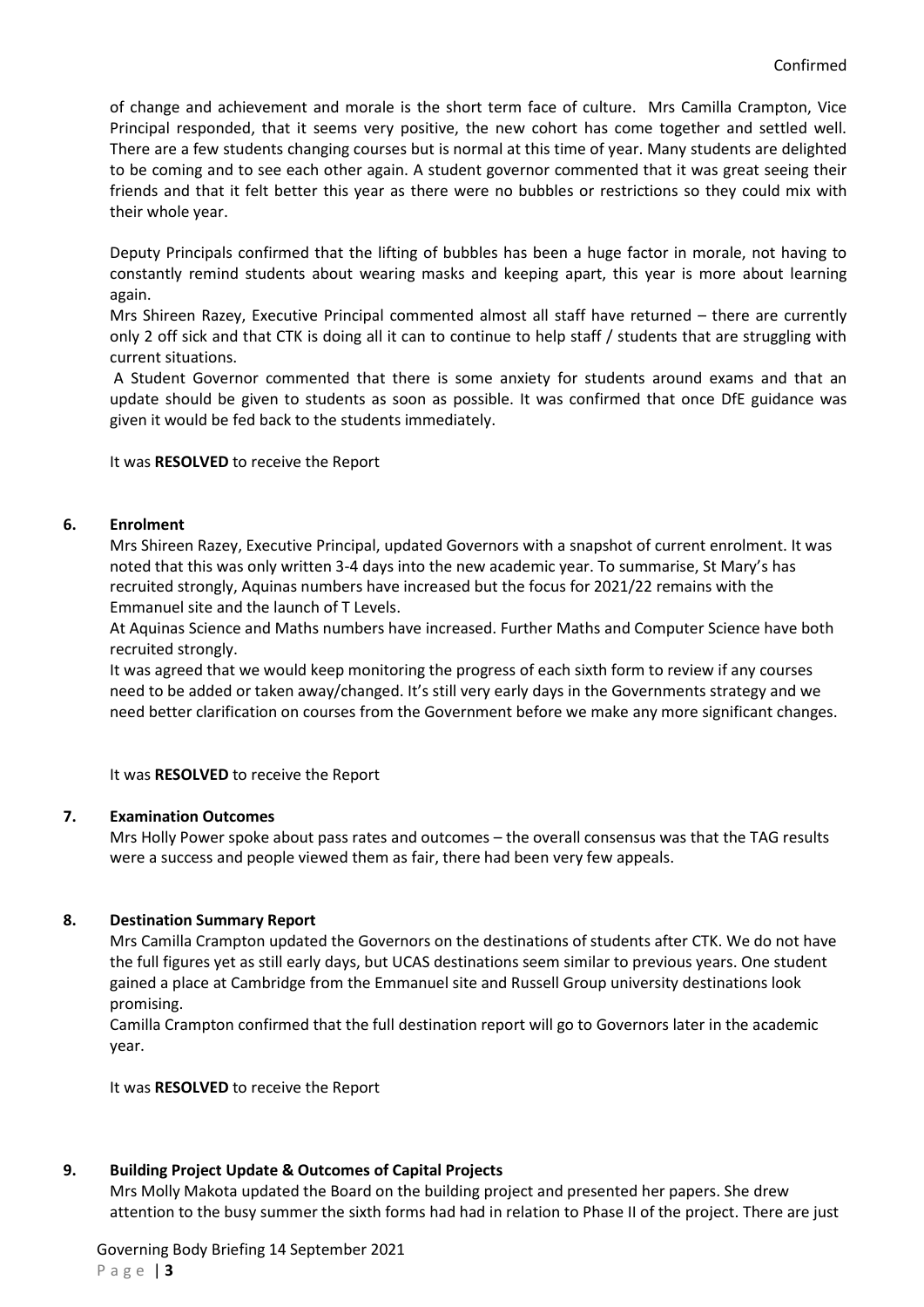a few snags remaining. The Condition Improvement Fund (CIF) was a success for the boilers and these will be replaced at Emmanuel by Dec 2021 and St Mary's by Spring 2022. This year CTK used an external company to help with the CIF bids. The external company does not get paid unless you are successful and they take care of everything, overall we have been very pleased and would use them again. The replacement of flat roofs will be a priority next year, they seem to have been successful with other schools, so we are hopeful of this bid.

Mrs Makota confirmed that formal tender process and due diligence is done

At St Mary's the Sixth Form have a bid for the Directed Hall, and hope to find out the outcome by the end of October.

Mrs Makota confirmed that formal tender process and due diligence is done.

It was **RESOLVED** to receive the Report

#### **10. Strategic Plan 2020-23**

Mrs Shireen Razey updated the Governors on the 3 year strategy plan. COVID has clearly had an impact on progress in some areas of the strategy. It was agreed important that we start thinking about our strategy and at the Governors Day in November discuss further a possible two year extension to the current strategy. For 2021/22 it was agreed that we need to come back stronger following COVID, Mrs Crampton outlined the importance of developing purposeful social action. It was agreed that the local boards have started to embed themselves and will be a key area to further strengthen in 21/22.

The environmental staff conference was a success this academic year and we are making pleasing progress with our Environmental Strategy.

Dr Rupert Evenett asked members to remind themselves of our strategy plan and agreed that it is important we start to think about our next strategy or strategy extension. We are two years into a three year plan anyway and good strategic practice is to think ahead and anticipate renewal and reshaping of a strategy rather than waiting for the existing strategic plan period to reach its end. The context, assumptions and conditions of the existing plan needed to be reviewed; quite apart from the impact of Covid itself, other circumstances were changing materially – government policy, changes by competitors and alternative provision locally, diocesan policy, attitudes of employers, changes in the university environment and possible changes in public exam structures. There was much to review and this will be a focus for the November Governance strategy day Conference.

It was **RESOLVED** to receive the Report

# **11. Any Other Business**

The Chair thanked Simon and the IT team for the new remote IT set-up, which enabled an effective hybrid meeting, and it was agreed that this worked better for colleagues both onsite and offsite.

# **Summation of Business and date of Next Meeting**

3<sup>rd</sup> November 2021 (Strategy Day) 08.45am to 3.30pm at the St Mary's Site

7 th December 2021 – GB Meeting – 6.30pm start at the St Mary's Site

The meeting was concluded at 8.00 pm.

## **Summary of matters arising from the meeting:**

1. The Deputy Principals to report back in December on the return of portable devices

Governing Body Briefing 14 September 2021 P a g e | **4**